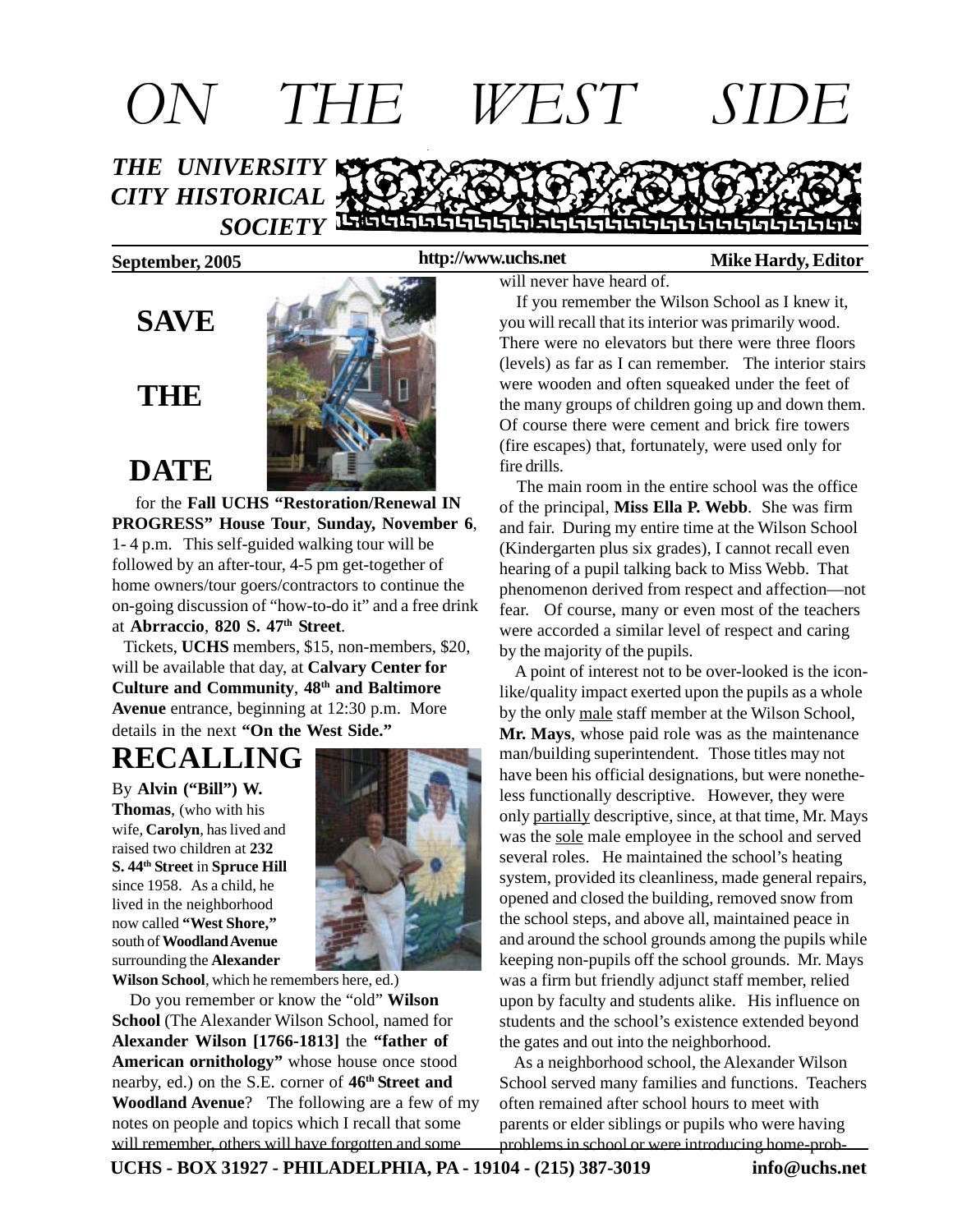#### Page 2

lems into the school. Here again, of course, it involved Mr. Mays, the building superintendent, who had to secure the building and who often saw the teachers to their automobiles or trolley cars (routes #11 & #37), which stopped at the corner of  $46<sup>th</sup>$  and Woodland Avenue.

 And while I am at recalling, do you remember (or know) that the trolley system in those days was known as the **"PRT" (Philadelphia Rapid Transit), "PTC" (Philadelphia Transit Corporation)** and finally **"SEPTA"?**

 —And that at the Wilson School we were provided with some services which some might call "ancillary" but which might be called "necessary"? For instance, we were occasionally given dental examinations, on site, at school, with recommendations for needed follow-up care (and referrals to city dentists).

 —And that an artist (a black male) visited our school periodically, along with others, to discuss art and give instructions and encouragement in "drawing."

 —And that, at Wilson School, there was a teacher who was then thought of as what would now be thought of or categorized as a "disciplinary" teacher. I cannot recall her name, but did thereafter learn that she was a brilliant academician whose personality allowed her to teach/work with students who were behaviorally disruptive.

 —And that some of the other teacher "greats" were **Miss Congo, Miss McCants, Miss Davis, Miss King** and others I have forgotten.

 But in my "recalling" I have remembered many of them again and given you the chance to **know** something of what it was like at the Wilson School I knew.

## **PRESERVING LOW INCOME NEIGHBORHOODS**

by **Gregory Heller, Parkside Historic Preservation Corporation** (excerpted from **City Paper**, May 19-25, 2005)

 In many cities, historic districts are sources of pride — valuable tools protecting local residents from forces that would demolish irreplaceable buildings and destroy the character of cherished neighborhoods. In Philadelphia, many believe historic districts have negative impacts on low-income communities. But this is not the case. In fact, low-income communities may have more to gain than wealthier ones.

Some wrongly believe that communities with

limited resources do not care about their history. The truth is, rich or poor, Philadelphians love their history and the look and feel of their neighborhoods. The issue for most residents is the perceived added cost of home repairs and tax burdens that come with living in a historic district. Fortunately, the city offers a tool to relieve this burden in the form of a tax abatement. When homeowners make building repairs, they do not have to pay taxes on the resulting increase in property value for 10 years, and there is no minimum level of repair required to qualify. Still, home repair is often more expensive in historic districts. The city recently requested proposals for the establishment of an agency to oversee a \$1 million historic-property repair program, subsidizing costs for those whose incomes qualify. This will allow homeowners to afford historic repair, in addition to keeping taxes from going up substantially once the repair is made. Previously viewed as a liability, historic home repair could be a great asset for low-income homeowners.

 While most of Philadelphia's historic districts are in well-off areas, it is our poorest areas that need protection the most. Philadelphia is seeing a major building boom as developers invest in up-and-coming neighborhoods, rehabbing historic buildings when it would be cheaper to tear them down and start anew. People move to areas like **Northern Liberties, Mt. Airy, Bella Vista, Manayunk, University City, East Falls** or **Fishtown** for their distinctive historic and vibrant urban character. New buildings in these neighborhoods are built to fit in — not to stick out.

 In poorer areas, there aren't new residents with money demanding that developers maintain the character of a neighborhood. Developers — or the city for that matter—don't hesitate to tear down dilapidated houses in **North or West Philly** that would be rehabbed and renovated in a wealthier community. They develop modern, ugly or out-ofcharacter buildings in a beloved but poor area. Historic buildings are our neighborhoods' greatest assets for revitalization. By destroying them, we deprive our poorest neighborhoods of valuable opportunities for current residents and business owners.

 Some financial incentives now exist to make historic designation a positive tool for low-income communities, but we can and should do better. Since so few areas qualify for historic designation, the city should use every tool possible to ensure that residents can afford to stay there. There ought to be real incentives that come only with historic designation. The tax abatement program is citywide and has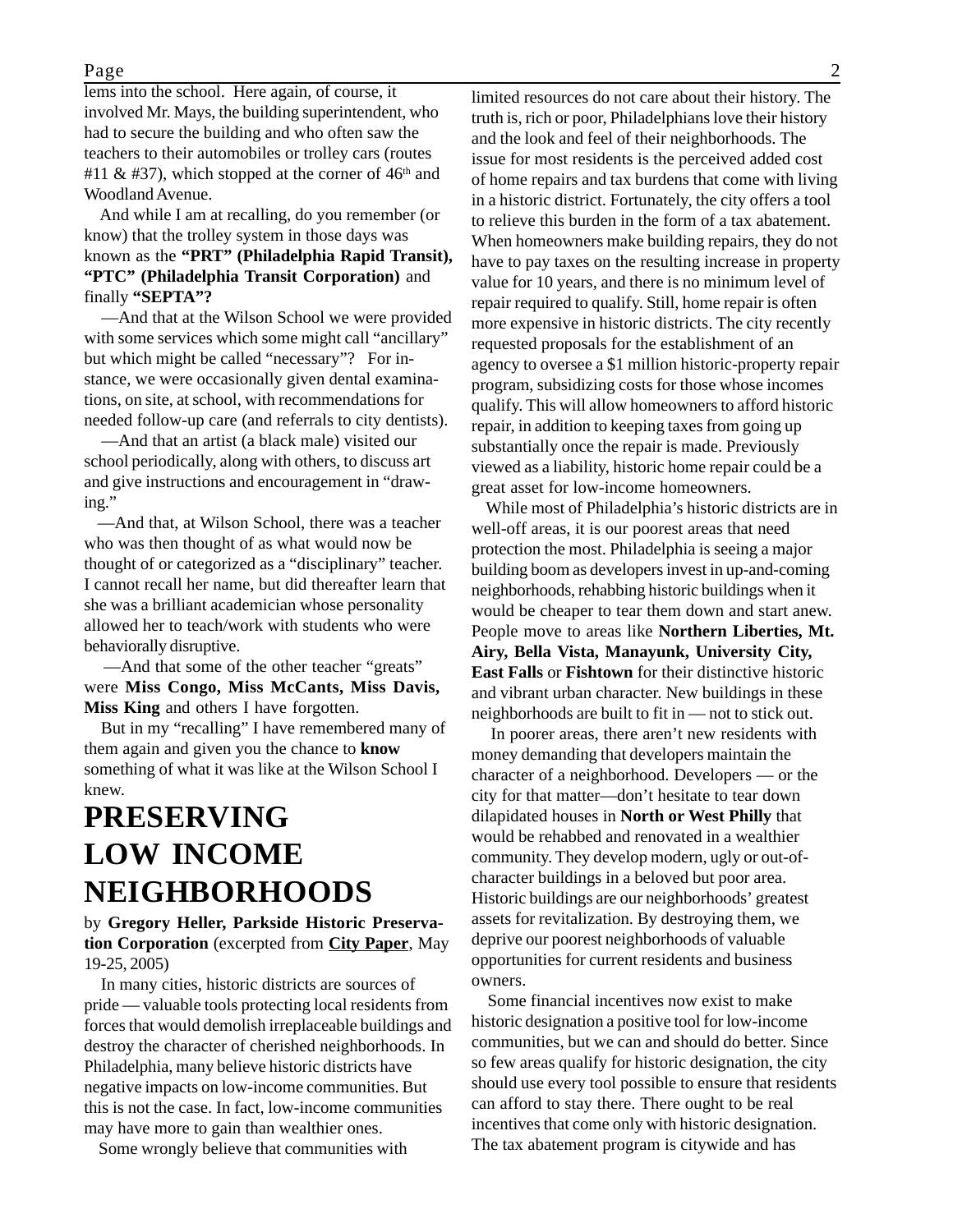#### Page 3

limited impact. How about a freeze in market increase on taxes for low-income residents in historic districts? How about a local counterpart to the federal historic tax incentive program, which utilizes tax credits to make historic rehabilitation more affordable? Such incentives could help residents stay in, protect, and rebuild their neighborhoods.

 The **Historical Commission** will soon be getting a new executive director. He or she must put a more progressive face on the commission, marketing the advantages of designation and dispelling the notion that preservation is just for those who can afford it. Everyone must come away understanding that historic designation is a desirable tool, a source of pride and an asset to our communities. In that way, we will protect our poorest areas, celebrate all of our historic neighborhoods and renew the essence of what it means to live in Philadelphia.

**STREET SMART**





 Amidst instances of continuing mangling of historic facades in University City, including disfiguring porch tear-downs and inappropriate enclosures, the enlightened recent treatment of **415 S. 44th Street** stands out as a best case example of "curb appeal" that will certainly merit a **UCHS "Gift to the Street"** commendation for 2005. When the owner of this multi-family twin put it up for sale, he elected to remove the vinyl skin of siding that had long covered the façade to reveal and highlight its original detailing, adding a multi-colored paint scheme matching that of the attached twin. Self-interest paralleled the public's street sense to restore both twins' historic place in the block.

 If you know of other owners who are contemplating what should guide their exterior remodeling decisions, with the interests of both the community and their own property values in mind, suggest they take a look at 44th Street before remuddling that which contributes to the neighborhood's sense of place and favorably catches the eyes of visitors to University City. And if you know of other instances of new historically sensitive façade improvements and multi-colored paint schemes that highlight their details,

send UCHS the addresses for this year's **"Gift to the Streets"** recognitions along with **"Green Gift"** citations for public greening and gardening enhancements. Among these will be the nominees for **UCHS Outstanding Preservation Awards** for 2005 given at the **February Valentine's Award Tea.**

 But don't wait to recommend those who deserve our thanks for their Gifts and Green Gifts to our Streets in common. Contact us by mail, email or phone.

# **FURTHER WEST OcTrolleyFest 2005**

In addition to regular runs on the "new" **Route 15 Ridge Avenue** line, a vintage streamline **PCC** trolley will be running this fall west of us on **Saturday, October 15** from 10 a.m. to 4 p.m. in a loop between **Colwyn, Darby, Eastwick, Elmwood** and **Yeadon** with events (pumpkin contests; music; decorations and displays; book signings (including **Joel Spivak's** *Philadelphia Trolleys);* food; historic tours; reenactments, etc) sponsored by participating organizations Tickets to ride are free and will be available at **Darby Library, 1001 Main St.**

 The loop is accessible from University City via regular trolley **Routes 11 and 13** with details available from the organizer, **John Haigis**, (610) 583- 0788 (h), (215) 241-7218 (w), **johnghd@yahoo.com**.

# **ELECTIONS, OFFICERS AND OPPORTUNITIES**

 **UCHS** members will find a ballot for eight of **UCHS' Board Members**, including new nominees **Belynda Steward, Matt Sauer** and **Helma Weeks**. Belynda is a **North Carolina** native, **Wharton** grad, former banker/investment advisor, now a realtor with **Coldwell Banker**. She has lived in University City since 2003, restoring her house at **4812 Springfield Avenue** and pursuing her preservation and gardening interests. Matt Sauer is an architect with **Scan-Design**, a small Center City firm. He and his wife, **Meridith**, live at **4522 Locust**, where they are in the final stages of a four year renovation. Helma Weeks, of **3623 Pearl Street** in **Powelton Village**, was, until recently, the director of communications at **Penn's School of Veterinary Medicine**. She now has additional time to devote to her art, photography and advocacy/activities on behalf of historic preservation.

 These board members will join others led by new officers, **Arlene Matzkin, President, 3501 Baring**